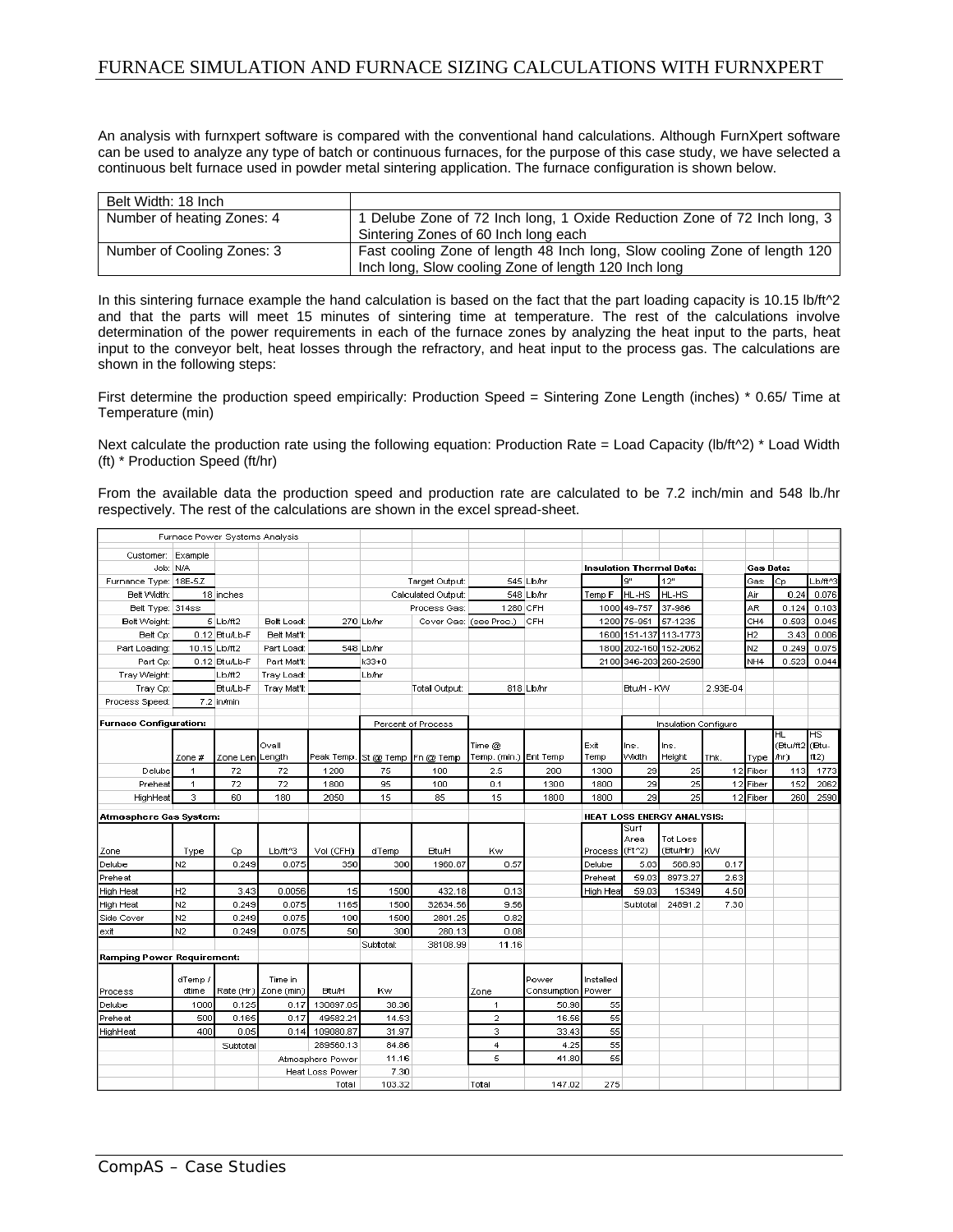## **Result Comparisons:**

The results from furnxpert software are then compared with the results from hand calculation and shown in the table below:

|                           | <b>FurnXpert</b>             | <b>Hand Calculation</b><br>And/Or |
|---------------------------|------------------------------|-----------------------------------|
|                           |                              | <b>Spreadsheet</b>                |
| <b>Production rate</b>    | 609 Lb./hr                   | 548 Lb./hr                        |
| <b>Part loading</b>       | $10.44$ Lb/ft <sup>2</sup> 2 | 10.15 Lb./ft^2                    |
| Time in preheat           | $20$ min                     | $20$ min                          |
| <b>Time in Sintering</b>  | 26.67 min                    | $25$ min                          |
| Zone 1 power              | 42.74 kW                     | 50.29 kW                          |
| Zone 2 power              | 19.67 kW                     | 16.54 kW                          |
| Zone 3 power              | 25.85 kW                     | 33.43 kW                          |
| Zone 4 power              | 4.10 kW                      | 4.25 kW                           |
| Zone 5 power              | 44.49 kW                     | 41.80 kW                          |
| <b>Wall Heat Loss</b>     | 15.04 kW                     | 7.30 kW                           |
| <b>Atmosphere Heating</b> | 17.67 kW                     | 11.16 kW                          |
| <b>Heat to Part</b>       | 75.53 kW                     | 84.86 kW                          |
| <b>Radiation Loss</b>     | 27.74 kW                     | Not accounted                     |

It is evident from the above results that they do not vary a lot. Nevertheless there are some variations, which need to be addressed. The hand calculations are based on certain assumptions. One of the flaws in hand calculation method is to assume that the part will reach a certain temperature at certain location inside the furnace. In the above example the calculations are based on the assumption that the part will attain certain temperature along the furnace length represented by distance temperature profile shown in **figure below**.



But the actual temperature a part attains depends on many factors. First, the mode of heat transfer at low temperature is different from that of high temperature. At low temperature convection plays a dominant role and the convective heat transfer coefficient depends on the atmosphere present inside the chamber and flow characteristics around the body. On the contrary at high temperature heat transfer takes place by radiation and it is a non-linear function of temperature. Moreover, amount of heat transfer by radiation depends on the view factor between the two bodies exchanging heat. Consequently any shadowing effect changes heat transfer considerably. Therefore understanding and solving the physics of heat transfer between the furnace and the body undergoing heat treatment is the crucial step in designing, simulating and analyzing a furnace. In hand calculations it is impractical to account for these effects and are deliberately ignored.